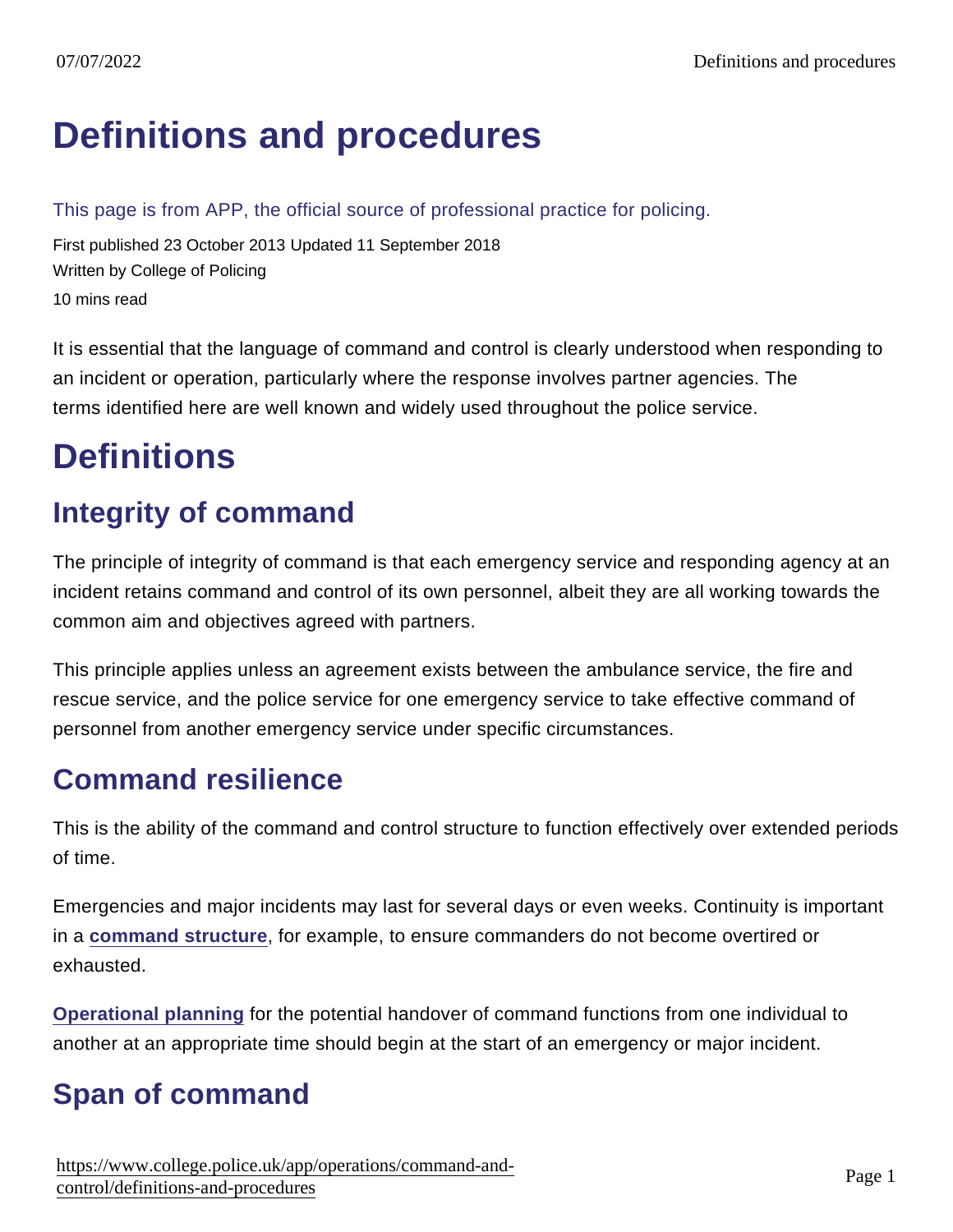The term span of command relates to the hierarchy of the command and control structure within each service. In both [planned operations](https://www.app.college.police.uk/app-content/operations/command-and-control/definitions-and-procedures/#planned-operations) and [spontaneous incidents](https://www.app.college.police.uk/app-content/operations/command-and-control/definitions-and-procedures/#spontaneous-incidents) , all personnel must know which commander they report to. Correspondingly, each commander needs to know which personnel they have responsibility for. Gold (strategic), silver (tactical) and bronze (operational) (GSB) commanders are required to know and understand their tasks so they do not overlap with tasks allocated to other commanders.

Span of command clarifies the command structure. This includes:

- who reports to whom
- who is accountable for what
- which individual is responsible for specific functions or tasks

The span of command relating to the ambulance, fire and rescue, and police service command and control structures is to be communicated and understood prior to a planned event, or early on in the response to a spontaneous incident. This allows each GSB commander to establish an interoperable communications network for the emergency services and responding agencies.

## Span of control

This refers to the number of lines of communication that one individual can realistically maintain. The actual number will vary depending on a range of factors, such as the:

- capacity of the individual person
- availability and capacity of technology
- complexity of the information
- working environment

Commanders may be able to receive, assimilate and action only certain amounts of information. The danger of information overload should be managed, so that commanders are able to perform their key role of making well-informed, clear decisions at their allotted tier of command.

## Memorandum of understanding

A memorandum of understanding (MoU) is an agreement that may exist between organisations such as the police, other emergency services, the UK Government, the Scottish Executive, Cabinet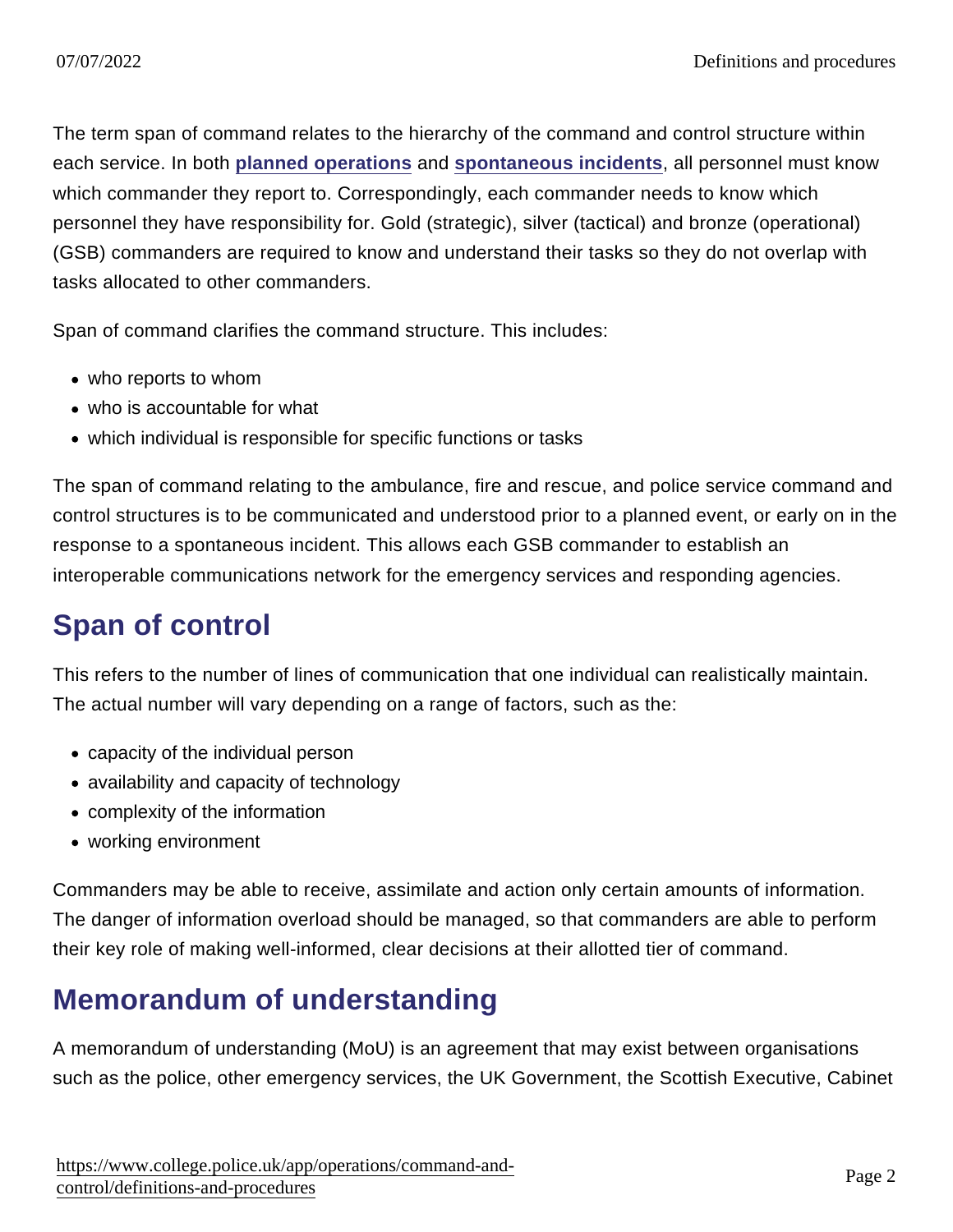of the Welsh Government, utilities and service industry, and the Trades Union Congress. It provides clear guidelines for local implementation of policies, strategies, and tactical and operational practice in accordance with local circumstances.

GSB commanders should be aware of any MoUs in existence and comply with the requirements.

In order to achieve the intentions stated in the MoU, it may be appropriate for the police force in the areas affected to take the role of lead coordinating authority and to establish a command, control and coordination structure at strategic, tactical and operational tiers in line with relevant guidance.

#### Steady state policing

The term used to describe the activities that the police respond to and manage as part of their everyday responsibilities. Steady state may also be known as business as usual or normality.

The different sizes of police forces, availability of resources and their ability to respond to incidents and operations mean that what one force may consider a steady state may differ from that of a neighbouring force.

#### Rising tide incidents

These incidents develop from a steady state, to become an emergency or major incident over a more prolonged period of time.

Examples of a rising tide incident include severe weather events such as widespread flooding, or epidemics such as foot and mouth disease.

Managing the incident requires careful consideration. Using the [national decision model](https://www.app.college.police.uk/app-content/the-national-decision-model/?s=) can help to ensure that the nature of an incident is properly understood and that a proportionate response is applied. In the event of a multi-agency response partners will also refer to the [joint decision](https://jesip.org.uk/joint-decision-model)  [model \(JDM\)](https://jesip.org.uk/joint-decision-model) .

#### Planned operations

This is where the police service has had the opportunity and time to develop strategies, tactics and contingency plans before an anticipated operation takes place. The amount of time of the advanced warning will, however, vary.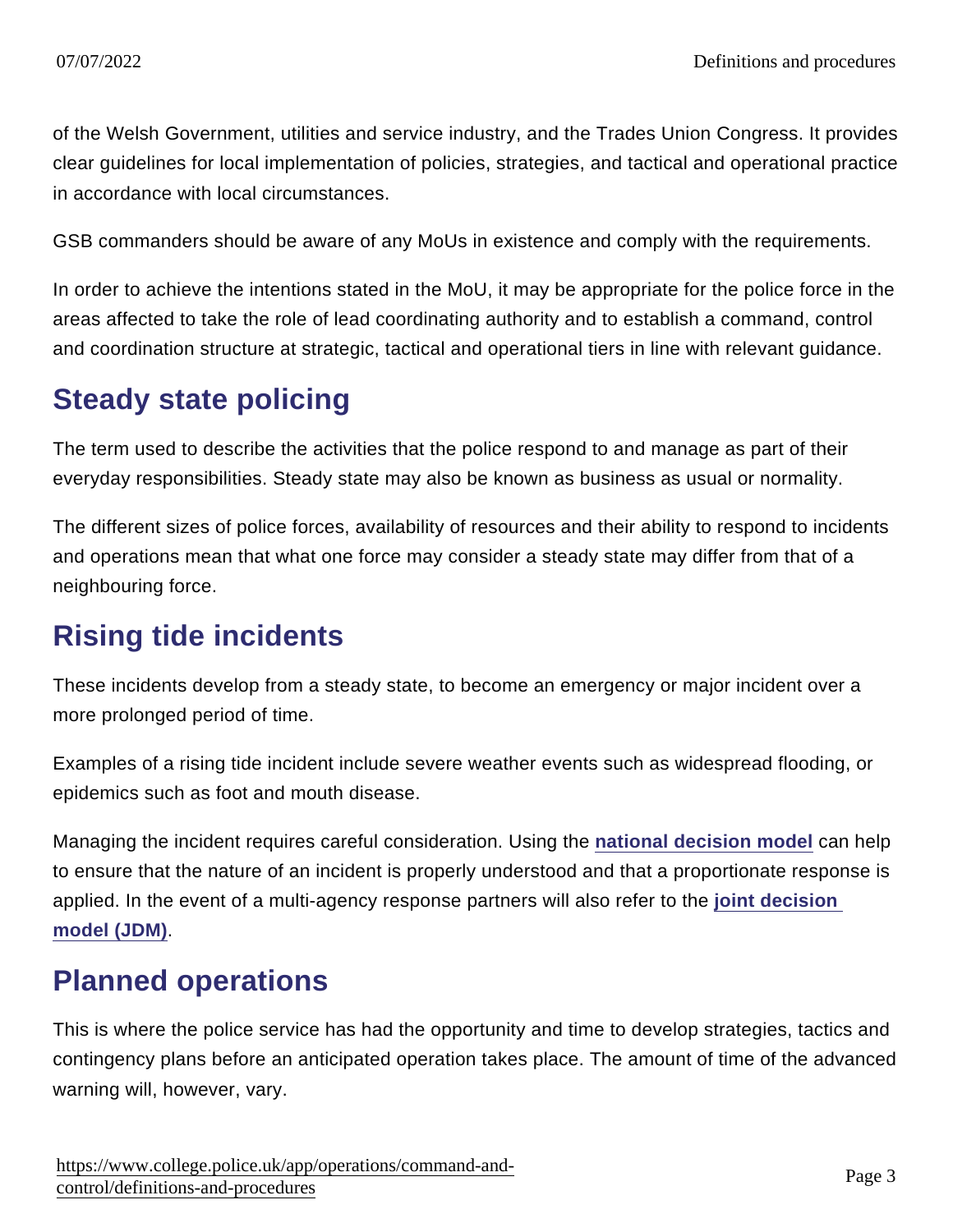In some cases the date, size and nature of an upcoming event is known for many months or even years in advance. Police planners should use the time available to work closely with event organisers, partner agencies and others, such as community groups, as part of a pre-event strategy.

While the nature of a planned operation suggests that the police have advance notice of a departure from a steady state, what may at first appear to be a straightforward, planned operation may have the potential to develop into a spontaneous incident where information and intelligence identify a new or evolving threat.

#### Spontaneous incidents

The police do not have prior warning to develop strategies, tactics and contingency plans for a spontaneous incident. An initial response is required, even though the information about the incident may be incomplete. As a result, the initial response to a spontaneous incident may be directed towards increasing the level of intelligence. Commanders should, therefore, ensure that robust information and intelligence management processes are in place to provide as clear a picture as possible of the spontaneous incident as it develops. This will then help form the basis of the police response.

## **Procedures**

#### Function of command

Authoritative command is carried out by those who have been given authority over others for a specific operation or incident.

Commanders should be aware that their role is to make decisions, give clear directions and ensure that those directions are carried out. Working in this way promotes cohesion and provides direction that helps to deliver the strategy.

The police service has agreed [command protocols](https://www.app.college.police.uk/app-content/operations/command-and-control/definitions-and-procedures/#command-protocols) for establishing appropriate command structures, that is, command roles at GSB levels (strategic, tactical and operational), and these apply to large-scale, multi-agency events, and mobilisation events. In cases of multi-agency events, see [Joint Emergency Services Interoperability Principles \(JESIP](https://jesip.org.uk/home) ).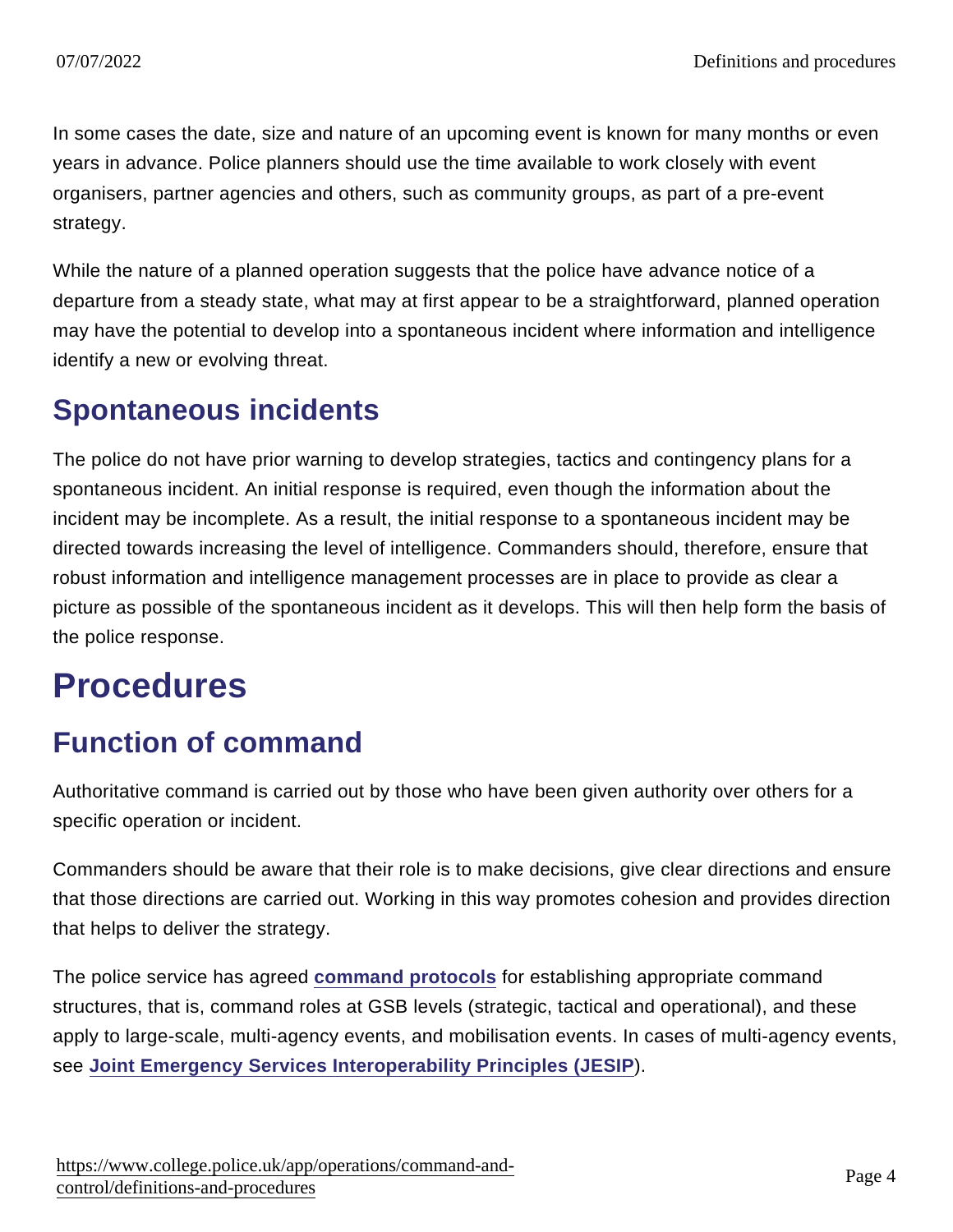Effective command is, therefore, based on the existence of:

- a role within an organised GSB command framework
- training, exercise and experience
- processes and systems to support effective decision making

#### Command interoperability

Interoperability is where the scale or nature of a [planned operation](https://www.app.college.police.uk/app-content/operations/command-and-control/definitions-and-procedures/#planned-operations) or [spontaneous incident](https://www.app.college.police.uk/app-content/operations/command-and-control/definitions-and-procedures/#spontaneous-incidents) requires the adoption of a formal command and control structure. This requires commanders appointed by the police, emergency service and/or partner agencies to communicate and coordinate with each other throughout the tiered command structure.

For further information see:

- [HM Government \(2008\) Fire and Rescue Manual Volume 2 Fire Service Operations Incident](https://www.gov.uk/government/uploads/system/uploads/attachment_data/file/7643/incidentcommand.pdf) [Command, Third Edition](https://www.gov.uk/government/uploads/system/uploads/attachment_data/file/7643/incidentcommand.pdf)
- [JESIP](https://jesip.org.uk/home)

#### Gold (strategic) command tier

In response to an emergency (as defined in the [Civil Contingencies Act 2004](http://www.legislation.gov.uk/ukpga/2004/36/contents) ), or to a major incident, or in a planned response to an event involving the emergency services and/or other partner agencies, a gold (strategic) tier of command should be established and a strategic coordinating group (SCG) should be formed. The police gold commander usually chairs the SCG.

#### Silver (tactical) command tier

At both spontaneous incidents and planned events where silver (tactical) commanders are appointed by the police and other emergency services, consideration must be given to how they and their personnel will communicate and coordinate with each other.

#### Bronze (operational) command tier

The nature, extent and autonomy of interoperability at bronze (operational) tier is based on the scale and nature of the incident or event and is defined by parameters set by the silver (tactical) commander.

#### Command accreditation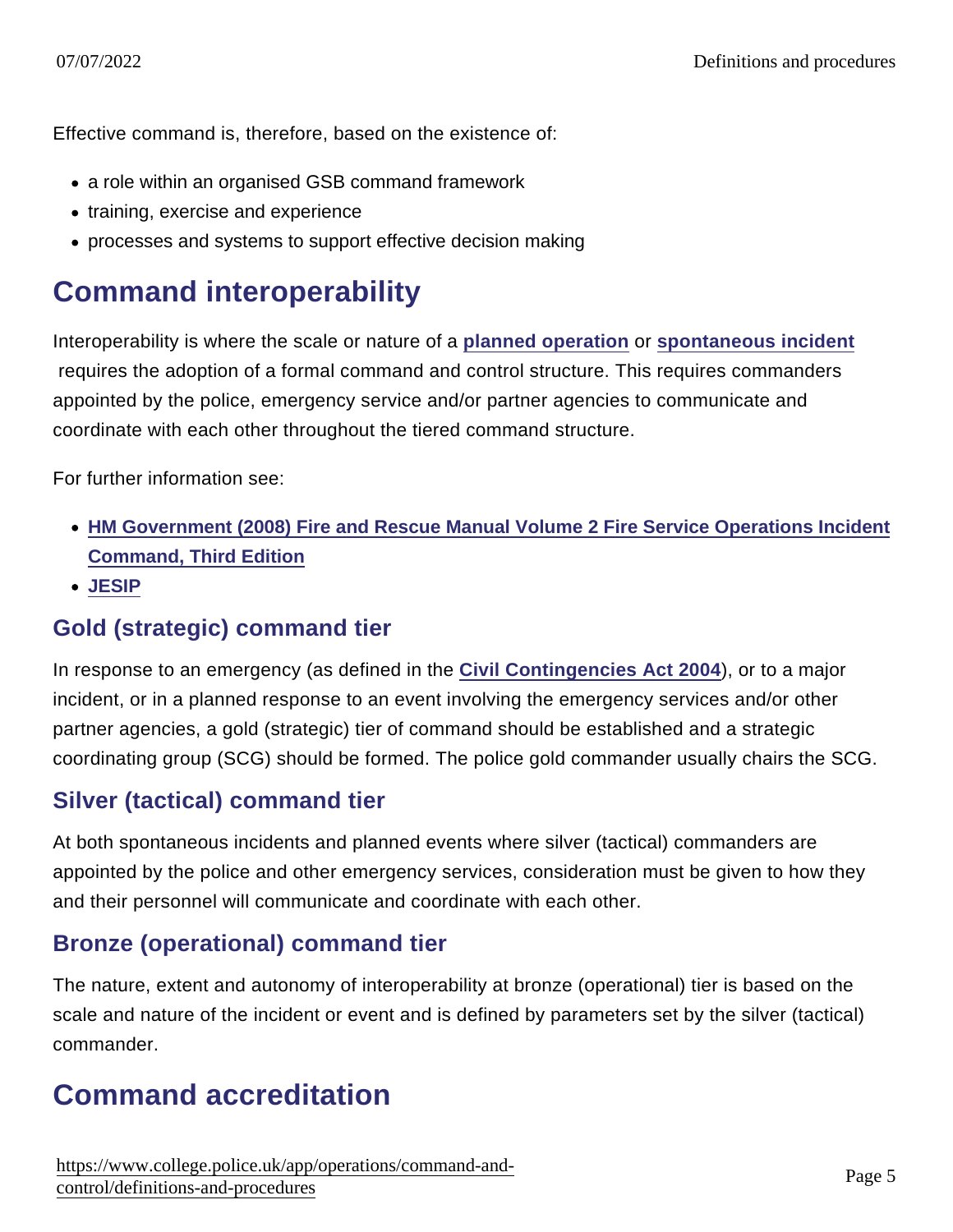Command roles can be challenging and, at times, extremely demanding, with both corporate and personal implications.

Chief officers must ensure that arrangements exist whereby appropriately selected, trained, assessed and accredited commanders and tactical advisers are available to command and advise on situations in which officers have been deployed.

#### Command procedures

Effective command and control requires commanders to adjust quickly to changing circumstances. One way of achieving this is by developing command protocols. The purpose of command protocols is to maximise clarity of command in order to reduce risk and produce more effective decision making.

Appropriate command protocols vary according to the nature and scale of an incident.

Rapid intervention may be required to avoid an imminent threat to the public or property. It is important for forces to have pre-agreed command protocols already in place that identify the range of circumstances in which officers should take decisive action.

For further information see the APP on:

- [Armed policing](https://www.app.college.police.uk/armed-policing/?s=)
- [Public order](https://www.app.college.police.uk/public-order/?s=)

#### Command protocols

A command protocol may contain formal arrangements that allow each commander assigned to an operation to see:

- how the command team will react to changes
- that the use of legal powers (and compliance with the [Human Rights Act 1998](http://www.legislation.gov.uk/ukpga/1998/42/contents)) is proportionate to meet this
- how the deployment of specialist equipment will be managed, taking into account any community issues
- how the command team rely upon and complement other commanders
- when their command role should be considered (for example, firearms, reserve deployment)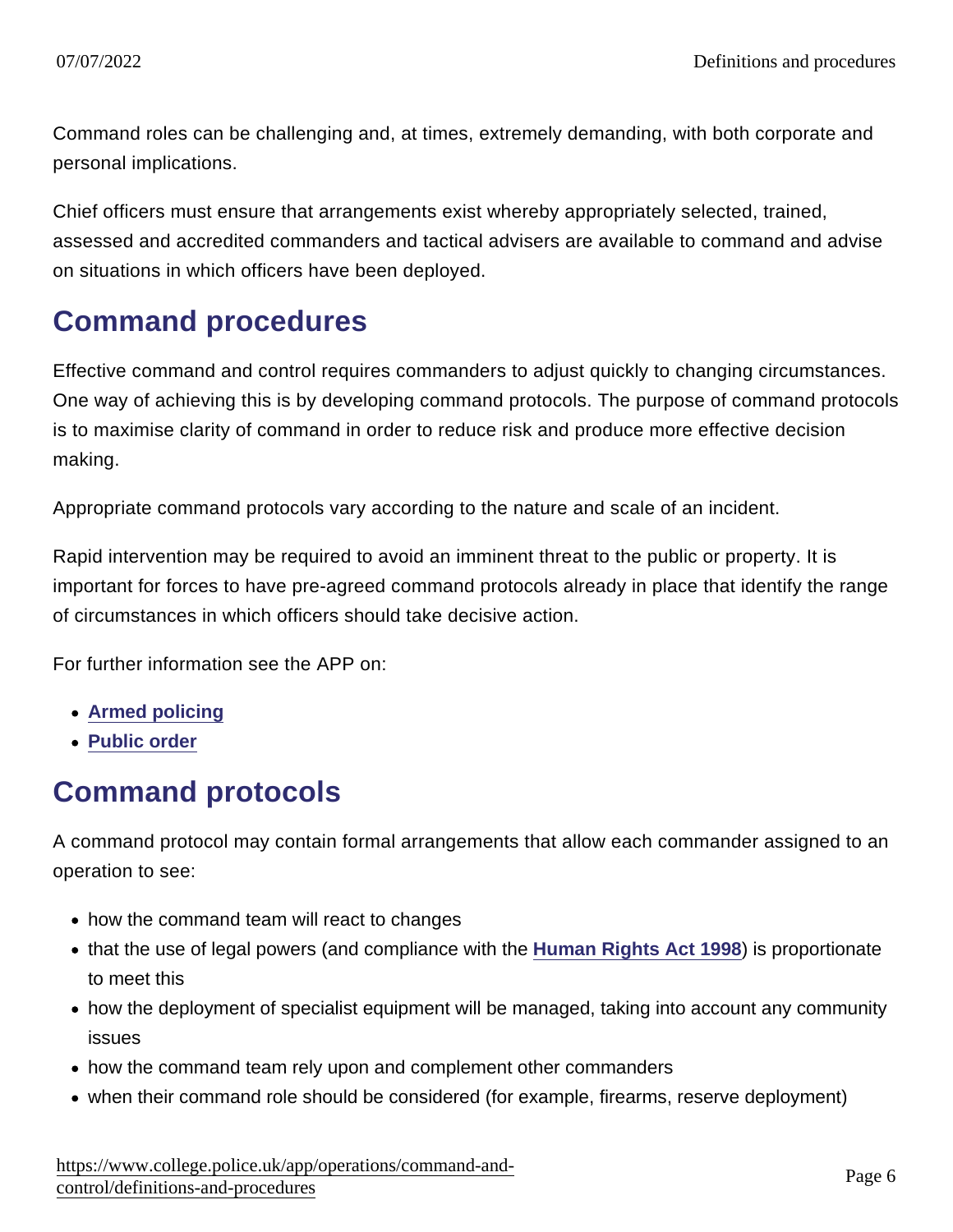Where there is a multi-agency or interdisciplinary element to an incident, operation or investigation, command protocols can assist in clarifying areas of responsibility and command function, channels of communication, primacy of command, and in dealing with potentially competing demands, for example, dealing with related threats within the context of an ongoing operation or major enquiry.

A command protocol may also set out:

- what the desired outcome of the operation is
- who is responsible for achieving each of the tasks allocated (including contingency plans where activated)
- who commands what resources and where
- when and how resources will be transferred between one commander and another
- who commands each separate geographical area
- who is responsible for managing specific risks
- procedures for the [transfer of command](https://www.app.college.police.uk/app-content/operations/command-and-control/definitions-and-procedures/#transfer-of-command) from one commander to another this includes how this is initiated, communicated and recorded
- the relationship between the formal [command structure](https://www.app.college.police.uk/app-content/operations/command-and-control/command-structures/#command-structure) and existing force systems and processes
- how each of the functions will operate during the planning, operational and post-deployment stages

Where multiple command elements are engaged in the response to the same incident, operation or investigation, it may be necessary to describe scenarios that explain the transfer points. In the case of cross-boundary operations, where variations may exist between forces, it may be necessary to agree terminology.

For further information see [JESIP.](https://jesip.org.uk/home)

#### Initial command of spontaneous incidents

Where an incident requires an immediate operational deployment by the police, the person having ready access to information, communications and resources will usually take initial command. This may be the force control room supervisor.

The command of the incident rests with the initial commander until such time as command is transferred. Forces should have structures in place to ensure that accredited GSB commanders are